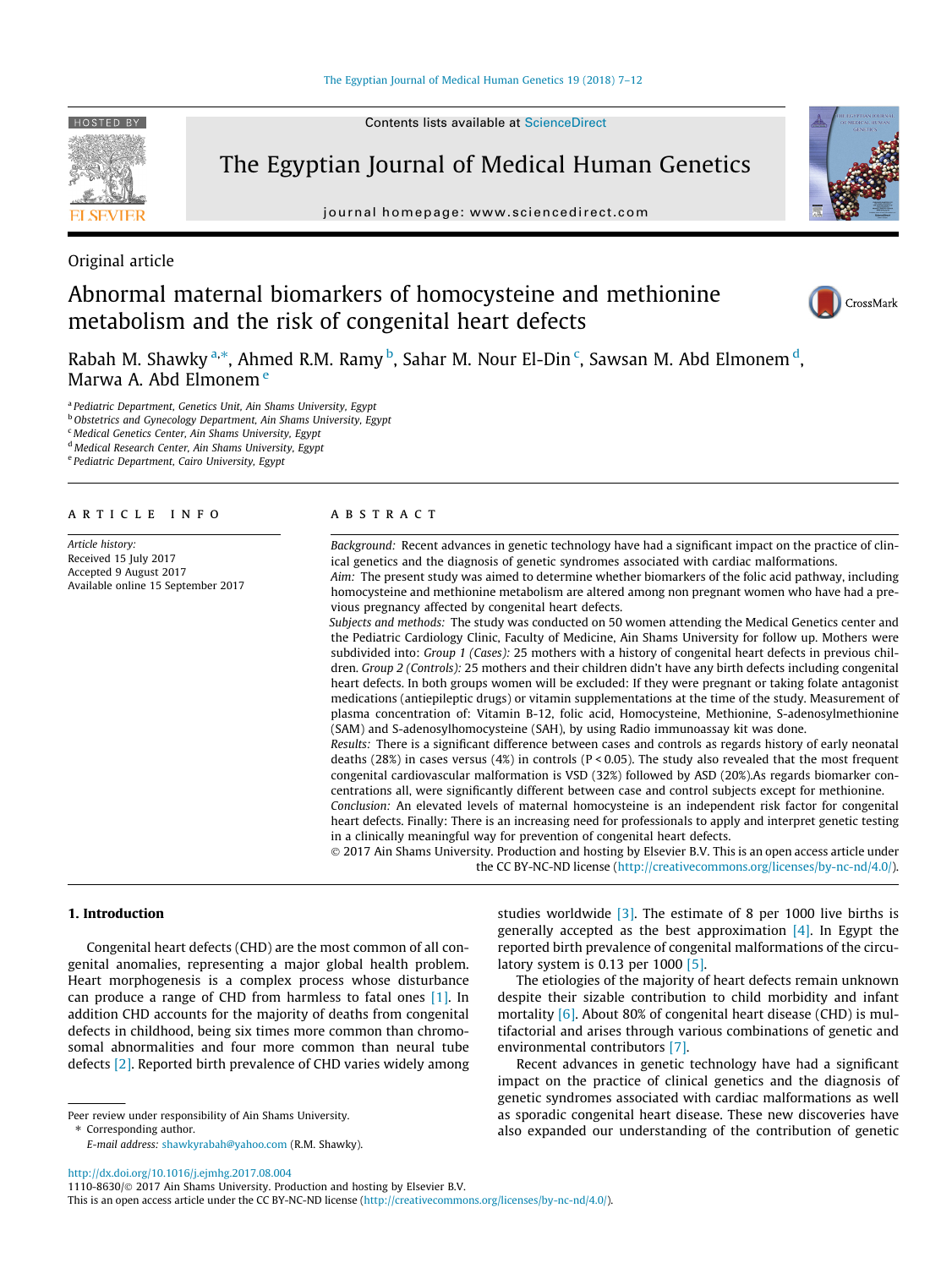<span id="page-1-0"></span>variation, susceptibility alleles, and epigenetics to isolated congenital heart disease [\[8\].](#page-5-0) Scientists are making progress in understanding the genetics of heart defects. Since the 1990s, they have identified about 10 gene mutations that can cause isolated congenital heart disease [\[9\].](#page-5-0) In addition environmental factors can contribute to congenital heart defects. Women who contract rubella during the first three months of pregnancy have a high risk of having a baby with a heart defect. Other viral infections, such as the flu, also may contribute. Exposure to certain industrial chemicals (solvents), may play a role. Some studies suggest that drinking alcohol or using cocaine in pregnancy increase the risk of heart defects [\[10\]](#page-5-0). Although genetic and environmental factors are involved in the etiology of CHD, only approximately 15% can be attributed to a known cause [\[7\].](#page-5-0)

Previous epidemiological studies showed that periconceptional use of multivitamins containing folic acid reduces the risk of having a child with CHD  $[11,12]$ . Shaw et al.,  $[13]$  were the first to show that the maternal use of these vitamins during the sensitive period of heart development reduced the risk of conotruncal heart defects in particular. Hernandez-Diaz et al., [\[14\]](#page-5-0) also suggested that folate is a key factor in cardiovascular development by showing an increased risk of CHD after maternal exposure to folate antagonists during the first trimester of pregnancy. The existing evidence for an association between folic acid and congenital heart defects, however, is still inconclusive [\[10\].](#page-5-0)

Homocysteine is the product of the intracellular methionine cycle in which methionine is initially activated by ATP to Sadenosylmethionine (SAM), the primary methyl donor for essential methyl transferase reactions. After methyl transfer, SAM is converted to S-adenosylhomocyteine (SAH). The sole source of homocysteine in the body is the hydrolysis of SAH. Interestingly, the equilibrium dynamics favor the reverse reaction, thus elevated homocysteine concentrations cause SAH to accumulate. Increased SAH is a potent product inhibitor of cellular methyl transferases which during organogenesis can alter gene expression, cell differentiation and apoptosis which are associated with congenital heart defects [\[15\].](#page-5-0)

The aim of the current study is to determine whether biomarkers of the folic acid pathway, including homocysteine and methionine metabolism are altered among non pregnant women who have had a previous pregnancy affected by congenital heart defects or not. The results will be compared with those of women without such a history. This may shed light on new insights into mechanisms that confer an increased risk of having pregnancies affected by congenital heart defects.

#### 2. Subjects and methods

The work has been carried out on 50 mothers. They are divided into two groups who were attending or were following up in the Medical Genetics center and the Pediatric Cardiology Clinic, Faculty of Medicine, Ain Shams University, to establish a maternal risk profile for nonsyndromic congenital heart defects that would enhance current preventive strategies. Their age ranged from 20 to 39 years with the mean of 26.59± years. Mothers were divided into:

Group 1 (Cases): 25 mothers with a history of congenital heart defects in previous children.

Group 2 (Controls): 25 mothers whose previous children were unaffected by any birth defect including congenital heart defects.

For both groups Time of last pregnancy before participating in the study ranges between 11 and 18 month.

All study procedures were approved by the Ethics Committee of Ain Shams University. All included women were interviewed in person using structured questionnaire and informed orally about the procedures and the aim of the study and a written consent was taken to participate in the study. The work is carried out in accordance with the code of Ethics of the World Medical Association (Declaration of Helsinki) for experiments in humans.

All included women were subjected to the following:

- A. Full history taking laying stress on mother's age, full obstetric history, informations about the current use of multivitamin, cigarettes smoking, caffeine intake, dietary micronutrient intake including folate, vit B-12 and vit B6, history of chronic diseases, history of taking medications (e.g. antiepileptic drugs) and time between last pregnancy and participation in the study
- B. Complete general examination.
- C. Withdrawal of a fasting blood sample by routine venipuncture to measure plasma concentration of:
	- Vitamin B-12 and folic acid.
	- Homocysteine.
	- Methionine.
	- S-adenosylmethionine (SAM)<br>• S-adenosylhomocysteine (SAI
	- S-adenosylhomocysteine (SAH).

## Sample preparation

Blood samples were collected into evacuated tubes containing EDTA, immediately chilled on ice, and centrifuged at  $4000 \times g$  for 10 min at  $4^{\circ}$ C. Aliquots of the plasma layer were transferred into cryostat tubes and stored at  $-20$  °C until analysis.

#### Plasma vitamin B-12 and folic acid concentration

They were measured by using Radio immunoassay kit [Simul TRAC – SNB RadioAssay kit for Vitamin B-12 ( ${}^{67}$ Co) & Folate ( ${}^{126}$ I) ] MP Biomedicals [\[16,17\]](#page-5-0).

#### Plasma(Homocysteine – Methionine-SAH-SAM)

Was measured using High-Performance Liquid chromatography (HPLC) [\[18\]](#page-5-0). HPLC (Beckman) system Gold, dual pump, Module:125. Kanauer Injector, with a 20 µL loop. Module 166 variable UV detector. HPLC column ''phenomenex'' (Lichrosorb RP-18; 5 µm,  $250 \times 4.6$  mm, USA).

#### Development of standard curves

Standard curves of (Homocystiene-Methionine-SAH-SAM) were plotted using four different concentrations (2, 10, 50,



#### Homocystiene n mol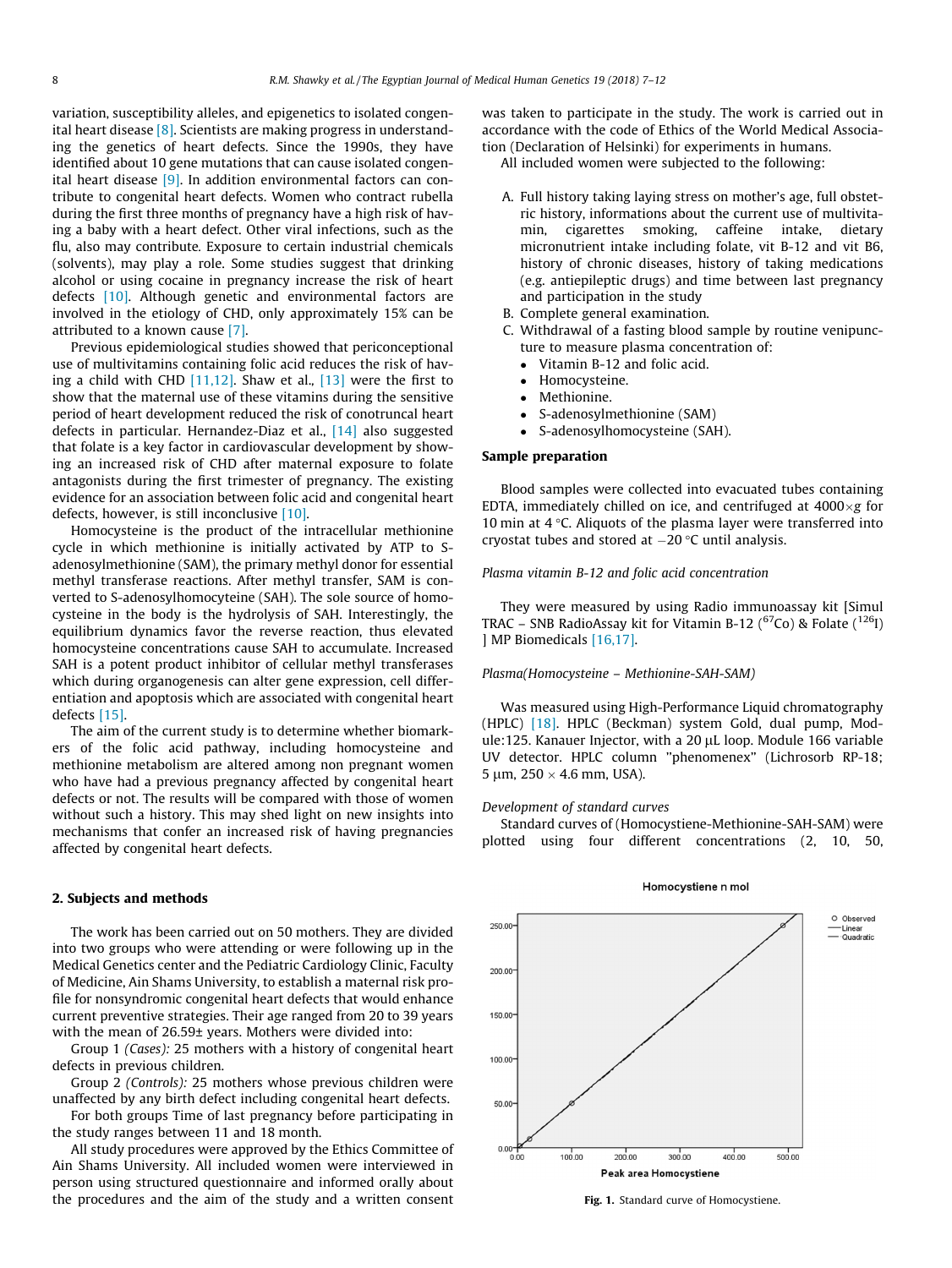<span id="page-2-0"></span>







 $250$  nmol/ $20$   $\mu$ L). The ratio of peak area of each standard was determined and entered against concentration of the standard to plot the standard curves [\(Figs. 1–4\)](#page-1-0).

#### Statistical method

IBM SPSS statistics (V.21.0,IBM Corp; USA,2012) was used for data analysis. Data were expressed as Mean – SD for quantitative parametric measures in addition to Median Percentiles for quantitative non-parametric measures and both number and percentage for categorized data.

### 3. Results

Mothers' ages in cases ranged between 20 and 39 years with mean of ±27.82 years and in controls ranged between 20 and 38 years with mean of ±25.36 years with no significant difference between them  $(P > 0.05)$  (Table 1). The educational level was less than high school in the majority of cases (52%), while in the controls the majority (40%) were college educate. However the educational level did not vary significantly between the two groups Fig. 2. Standard curve of Methionine. (P > 0.05). There was no significant difference between the two

#### Table 1

Demonstration of the mean age and SD of cases and controls at the time of study participation.

|                   | Number   | Range                  | Mean           | S.D.               |       |         |
|-------------------|----------|------------------------|----------------|--------------------|-------|---------|
| Cases<br>Controls | 25<br>25 | $20 - 39$<br>$20 - 38$ | 27.82<br>25.36 | ±5.4305<br>±5.3454 | >0.05 | $-1614$ |

P-Value: >0.05 Non significant.

#### Table 2

Time between last pregnancy and participation in the study.

|                                               | Number   | Range                  | Mean          | SD               |
|-----------------------------------------------|----------|------------------------|---------------|------------------|
| Cases<br>Controls<br>$Z = -1.331$ $P = 0.183$ | 25<br>25 | $11 - 28$<br>$12 - 16$ | 16.44<br>12.4 | 13.070<br>6.6895 |

### Table 3

Correlation between cases and control group as regards environmental & obstetric history.

| Points of compare                |                | Case | control        |     | X <sub>2</sub> | p-value |
|----------------------------------|----------------|------|----------------|-----|----------------|---------|
|                                  | No             | %    | N <sub>0</sub> | %   |                |         |
| Educational level                |                |      |                |     |                |         |
| Less than high school            | 13             | 52%  | 7              | 28% | 4.371          | 0.112   |
| Completed high school            | 8              | 32%  | 8              | 32% |                |         |
| College education                | $\overline{4}$ | 16%  | 10             | 40% |                |         |
| Smoking                          |                |      |                |     |                |         |
| Negative                         | 18             | 72%  | 22             | 88% | 2.000          | 0.157   |
| Positive                         | 7              | 28%  | 3              | 12% |                |         |
| Dietary caffeine intake          |                |      |                |     | 0.000          |         |
| $I_0w$                           | 17             | 68%  | 17             | 68% |                |         |
| High                             | 8              | 32%  | 8              | 32% |                |         |
| Vitamin supplementation          |                |      |                |     | 5.195          | 0.023   |
| Negative                         | 18             | 72%  | 10             | 40% |                |         |
| Positive                         | 7              | 28%  | 5              | 60% |                |         |
| <b>History of Abortion</b>       |                |      |                |     | 3.000          | 0.83    |
| Negative                         | 12             | 48%  | 18             | 72% |                |         |
| Positive                         | 13             | 52%  | 7              | 28% |                |         |
| History of Still-births          |                |      |                |     | 3.191          | 0.74    |
| Negative                         | 22             | 88%  | 25             | 100 |                |         |
| Positive                         | 3              | 12%  | $\Omega$       | 0   |                |         |
| History of Early neonatal deaths |                |      |                |     | 5.357          | 0.021   |
| Negative                         | 18             | 72%  | 24             | 96  |                |         |
| Positive                         | 7              | 28%  | 1              | 4   |                |         |
| Total number of cases            | No             |      |                |     |                | %       |
| Case                             | 25             |      |                |     |                | 100     |
| Control                          | 25             |      |                |     |                | 100     |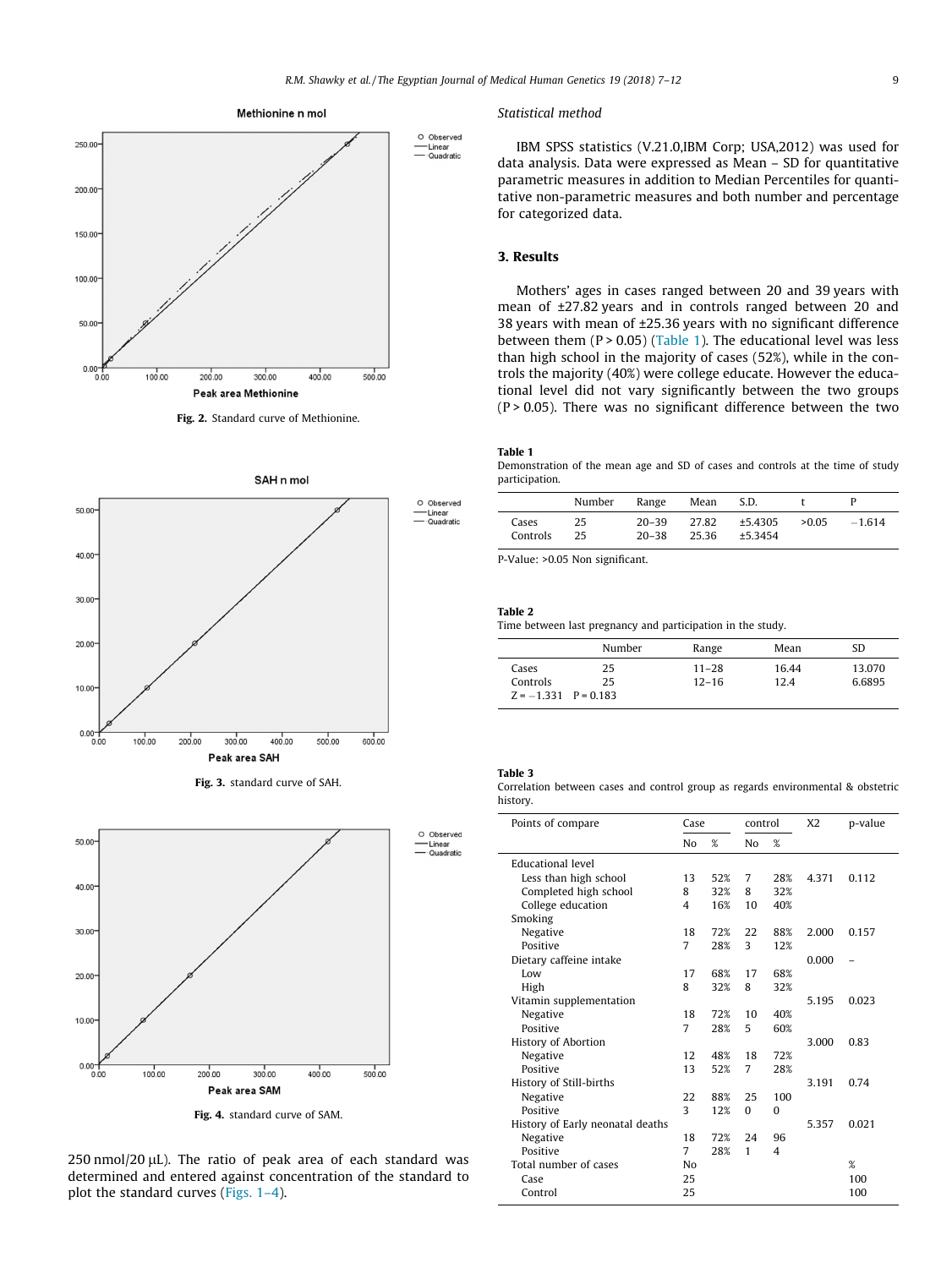#### Table 4

Categories of congenital heart disease in previous pregnancies of cases.

| Category               |                     | Number         | Percent |
|------------------------|---------------------|----------------|---------|
| Left to right shunt    | <b>VSD</b>          | 8              | 32%     |
|                        | ASD                 | 5              | 20%     |
|                        | <b>PDA</b>          | 2              | 8%      |
|                        | Total               | 15             | 60%     |
| Cyanotic heart disease | Tetralogy of fallot | 3              | 12%     |
|                        | <b>TGA</b>          | $\overline{2}$ | 8%      |
|                        | <b>DORV</b>         |                | 4%      |
|                        | Total               | 6              | 24%     |
| Valvular lesions       | P.S.                | 2              | 8%      |
|                        | Coarc               |                | 4%      |
|                        | Single ventricle    |                | 4%      |
|                        | Total               | 4              | 16%     |

Abbreviations: VSD = Ventricular septal defect. ASD = Atrial septal defect. PDA = patent ductus arteriosus. PS = Pulmonary stenosis. Coarc = Coarctation of aorta TGA = Transposition of great vessels. DORV = Double outlet right ventricle.

groups as regards history of smoking, exposure to environmental tobacco smoke or caffeine intake (P >0.05). There was no significant difference between group 1 and group 2 as regards the time of last pregnancy and date of blood withdrawal for study participation (P > 0.05) ([Table 2\)](#page-2-0). There is a significant difference between cases and controls as regards history of still births(12% in cases in contrast to 0% in controls). Also There is a significant difference between cases and controls as regards history of early neonatal deaths (28% in cases versus 4% in controls)  $(P < 0.05)$  ([Table 3\)](#page-2-0). The most frequent reported congenital cardiovascular malformations in our study is ventricular septal defect (VSD) (32%) and the next malformation in frequency is atrial septal defect (ASD) 20% Table 4. All biomarker concentrations, except for methionine, were significantly higher in cases than controls  $(P < 0.05)$  (Cases had higher mean homocysteine (48.028 nmol/L), SAH (21.578 n mol/ L) and SAM (14.283 n mol/L) concentrations while controls had higher mean methionine (96.402 nmol/L) concentrations (Table 5, Fig. 5). The mean folic acid and vitamin B12 concentrations for controls were significantly higher than that for cases (10.645 ng/mL vesus 6.672 ng/mL) and (882.5 pg/mLversus 523.4 pg/mL) consecutively (Table 5, Fig. 6). Also there was a positive significant correlation between S-adenosylhomocyteine (SAH) and S-adenosylmethionine (SAM)  $[r = 0.495 p = 0.012]$ , among cases. While there was a negative highly significant correlation between (SAM) and (Vit-B12) [ $r = -0.636$ ,  $p < 0.001$ ] [\(Table 6\)](#page-4-0).

## 图1 100  $12$  $90$  $\mathbf{Z}$ 3 80 84 70 60 50 40  $30$ 20 10  $\theta$ Cases Control

Fig. 5. Shows comparison between patients and controls as regards plasma concentrations of (1) Homocysteine-(2) Methionine (3) SAM-(4) SAH.



Fig. 6. Shows comparison between patients and controls as regards plasma concentrations of folic acid.

#### Table 5

Plasma biomarkers concentrations among cases and controls.

| Biomarker             | Cases |                     |                            |    | Controls            |                           |         |  |
|-----------------------|-------|---------------------|----------------------------|----|---------------------|---------------------------|---------|--|
|                       | n     | $Mean \pm SD$       | Median (min, max)          | n  | $Mean \pm SD$       | Median (min, max)         |         |  |
| Homocysteine (nmol/L) | 25    | 48.028 (19.469)     | 50.474 (16.38)<br>93.61)   | 25 | 23.527 (16.852)     | 15.655<br>(3.98)<br>67.5) | < 0.001 |  |
| Methionine (nmol/L)   | 25    | 60.795 (35.674)     | 61.585 (10<br>181.9)       | 25 | 96.402<br>(62.631)  | 80.549<br>(32)<br>253.5)  | 0.059   |  |
| SAM (nmol/L)          | 25    | 14.283<br>(4.611)   | 14.0340<br>(5.55)<br>22.3) | 25 | 11.906<br>(14.476)  | 9.3165<br>(4.3)<br>80.8)  | < 0.001 |  |
| SAH (nmol/L)          | 25    | 21.578<br>(4.34791) | (11.12)<br>29.55)          | 25 | 11.982<br>(3.35680) | (6.03)<br>18.7)           | < 0.001 |  |
| Folic acid (ng/mL)    | 25    | 6.672<br>(5.601)    | 4.6<br>(1.523)             | 25 | 10.654<br>(6.115)   | 9<br>(132)                | < 0.001 |  |
| Vitamin B-12 (pg/mL)  | 25    | 523.4<br>(304.996)  | 440<br>(90)<br>1300)       | 25 | 882.5<br>(504.847)  | 680<br>(430)<br>2200)     | < 0.001 |  |

SAM: S-adenosylmethionine; SAH: S-adenosylhomocysteine.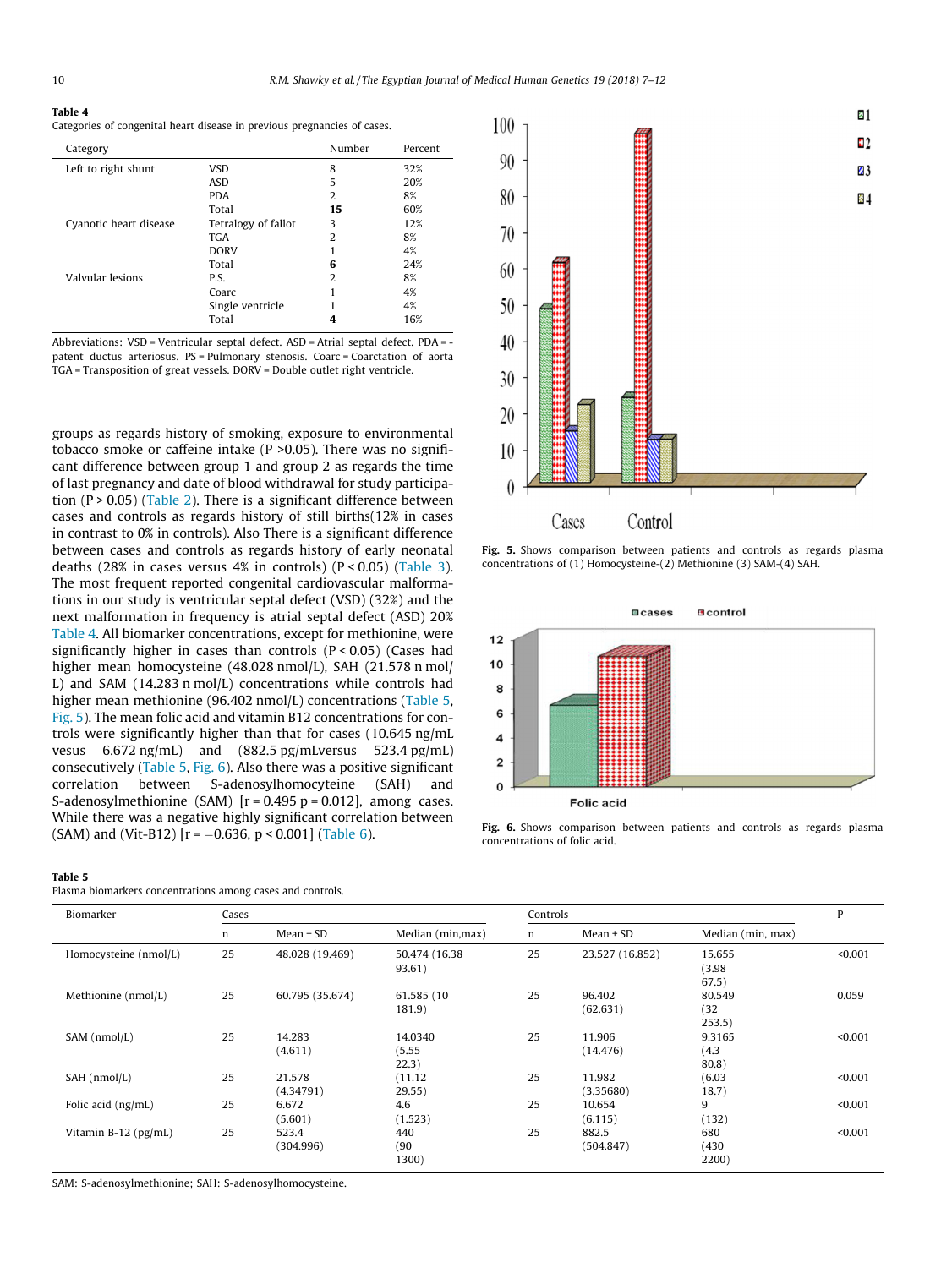<span id="page-4-0"></span>Table 6 Correlation between maternal biomarkers among cases and control group.

|            | Homocysteine                |                | Methionine                  |                | Folic-acid                  |                | $Vit-B12$                   |               | <b>SAM</b>                 |                |
|------------|-----------------------------|----------------|-----------------------------|----------------|-----------------------------|----------------|-----------------------------|---------------|----------------------------|----------------|
|            | Case                        | Control        | Case                        | Control        | Case                        | Control        | Case                        | Control       | Case                       | Control        |
| SAH        | $r = 0.198$<br>$p = 0.342$  | 0.007<br>0.975 | $r = 0.285$<br>$p = 0.167$  | 0.18<br>0.39   | $r = -0.124$<br>$p = 0.556$ | 0.167<br>0.435 | $r = -0.273$<br>$p = 0.186$ | 0.077<br>0.72 | $r = 0.495$<br>$p = 0.012$ | 0.335<br>0.102 |
| SAM        | $r = 0.028$<br>$p = 0.893$  | 0.243<br>0.242 | $r = 0.074$<br>$P = 0.726$  | 0.19<br>0.363  | $r = -0.161$<br>$p = 0.442$ | 0.034<br>0.875 | $r = -0.636$<br>$p = 0.001$ | 0.077<br>0.72 |                            |                |
| $V$ it-B12 | $r = -0.155$<br>$p = 0.46$  | 0.325<br>0.087 | $r = -0.017$<br>$p = 0.937$ | 0.035<br>0.87  | $r = 0.267$<br>$p = 0.198$  | 0.177<br>0.408 |                             |               |                            |                |
| Folic-acid | $r = -0.145$<br>$p = 0.488$ | 0.032<br>0.883 | $r = -0.274$<br>$p = 0.184$ | 0.361<br>0.083 |                             |                |                             |               |                            |                |
| Methionine | $r = -0.378$<br>$p = 0.062$ | 0.69<br>0.742  |                             |                |                             |                |                             |               |                            |                |

#### 4. Discussion

Risk factors for CHDs have to be identified in order to develop and implement effective primary prevention programs. Preconceptional screening of these risk factors and the development of (nutritional) interventions will contribute to future risk assessment and, thereby, prevention of CHDs. The maternal nutritional status has been shown to be involved in the pathogenesis of related birth defects [\[19\].](#page-5-0)

In our study the majority of cases were low educated (52%), while 40% of controls were highly educated. These findings are consistent with Lu et al., [\[20\]](#page-5-0) who reported that dietary vitamin B12 is only available from animal sources like fish and red meat. Therefore, low educated people may not have enough income for these more expensive foods or they are not correctly informed to buy and prepare healthy food.

In the current study history of abortion and early neonatal deaths were significantly higher among cases than controls [(52%) versus (28%), (28%) versus (4%)] consecutively. The increase in total plasma maternal homocysteine (tHcy) among our cases could be the cause of these adverse pregnancy outcomes as it is a strong and independent risk factor for vascular disease. Similar results were obtained by Burke et al., [\[21\]](#page-5-0) who reported similar relations between total homocysteine (tHcy) concentration and congenital heart, premature delivery, recurrent abortions, preeclampsia and placental abruption.

In the current study history of taking vitamins supplementation before and during pregnancy was (60% in controls versus 28% in cases). This was in agreement with Lorenzo et al., [\[22\]](#page-5-0) study who found that women using multivitamin supplements in the periconceptional period were at significantly lower risk of having babies with congenital heart defects than women not using multivitamins.

In our study, we found that VSD was the most common lesion reported (32%) followed by ASD (20%). This coincides with Zaher and Abd Elmohsen [\[23\]](#page-5-0) who reported that VSD was the most common congenital heart defect (30.6%). However Lin et al., [\[24\]](#page-5-0) reported that VSD represents 15.7% of their cases. Factors, such as spontaneous closure of the lesion, and the non recognition of minimum or small septal defects by the physician responsible for primary care, may have contributed to the difference between our figures and those in other studies. Therefore, the incidence of VSD will be much higher if all newborns are examined, lower if only those newborns with murmurs are examined and lower still if accession of these subjects is delayed until one year of age [\[25\].](#page-5-0) As regards cyanotic heart defects, tetralogy of fallot was the most frequent type recorded 12%, followed by transposition of great arteries 8%, and double outlet right ventricle 4%. Complex defects, which prevailed in other studies, manifesting in the first days of life, such as hypoplastic left ventricle, single ventricle and Ebstein's anomaly were less frequently found in our study. Because these patients die early, we may suppose that many of them didn't receive specialized care in the proper time or even die without a diagnosis [\[26\]](#page-5-0). The results of our study shows that plasma concentrations of homocysteine (48.028 nmol/L), SAH (21.578 nmol/L) and SAM (14.283 nmol/L) were significantly elevated among case subjects while plasma concentration of vitamin B12 (882.5 pg/ mL) and folic acid (10.654 ng/mL) were significantly elevated among control subjects. There was no significant difference in plasma concentration of methionine between cases and controls. Possible causes for the altered biomarkers include deficiencies in folate or vitamin B-12 or both, genetic polymorphisms encoding enzymes in the methionine cycle, or exogenous factors [\[15\].](#page-5-0) The hyperhomocysteinaemia among the cases can largely be explained by the significantly lower folate and/ or vitamin  $B_{12}$  status. Therefore, malnutrition and polymorphisms in folate and vitamin  $B_{12}$ genes may play a role. Other causes of the maternal hyperhomocysteinaemia, however, have to be considered as well, such as low vitamin  $B_2$  or  $B_6$  levels, high body mass index (BMI) or glucose intolerance [\[27\]](#page-5-0).

Folate and vitamin  $B_{12}$  are involved in the remethylation of homocysteine and donation of one-carbon groups to proteins, lipids and nucleotides, whereas vitamin  $B_6$  is important in the transsulphuration of homocysteine [\[28\]](#page-5-0). The reduced plasma concentration of vitamin B12 and folic acid among cases suggested that folate is a key factor in cardiovascular development. Insufficient intake of B-vitamins results in biochemical derangements leading to hyperhomocysteinemia and DNA hypomethylation that may contribute to the development of CHDs [\[29\].](#page-5-0)

Our findings of elevated homocysteine among case subjects are consistent with other studies comparing vitamin-dependent homocysteine metabolism among mothers of offspring with congenital heart defects  $[15]$ , orofacial clefts  $[30]$  and neural tube defects (NTDs) [\[31\]](#page-5-0) with those of mothers with normal formed offspring. Possible mechanisms by which homocysteine may have an embryotoxic effect include; elevated homocysteine may have an indirect embryotoxic effect by increasing oxidative stress through excessive production of reactive oxygen species and by decreasing the glutathione-dependent antioxidant-defense mechanisms [\[32\].](#page-5-0) Chronic oxidative stress is also associated with low concentrations of vitamin B-6, reduced glutathione (GSH), and cysteine and high concentrations of oxidized glutathione (GSSG) [\[33\].](#page-5-0) Furthermore, lifestyle factors such as alcohol intake and cigarette smoking are associated with increased oxidative stress, which can decrease the functional activity of methionine synthase through limiting the availability of reduced vitamin B-12  $[34]$ . In our sample the number of smokers among case subjects was relatively higher than among control subjects, but the results were not significantly different. We examined our data to determine whether the concentrations of homocysteine and folate are correlated with the time interval between the end of pregnancy and the blood drawn in case